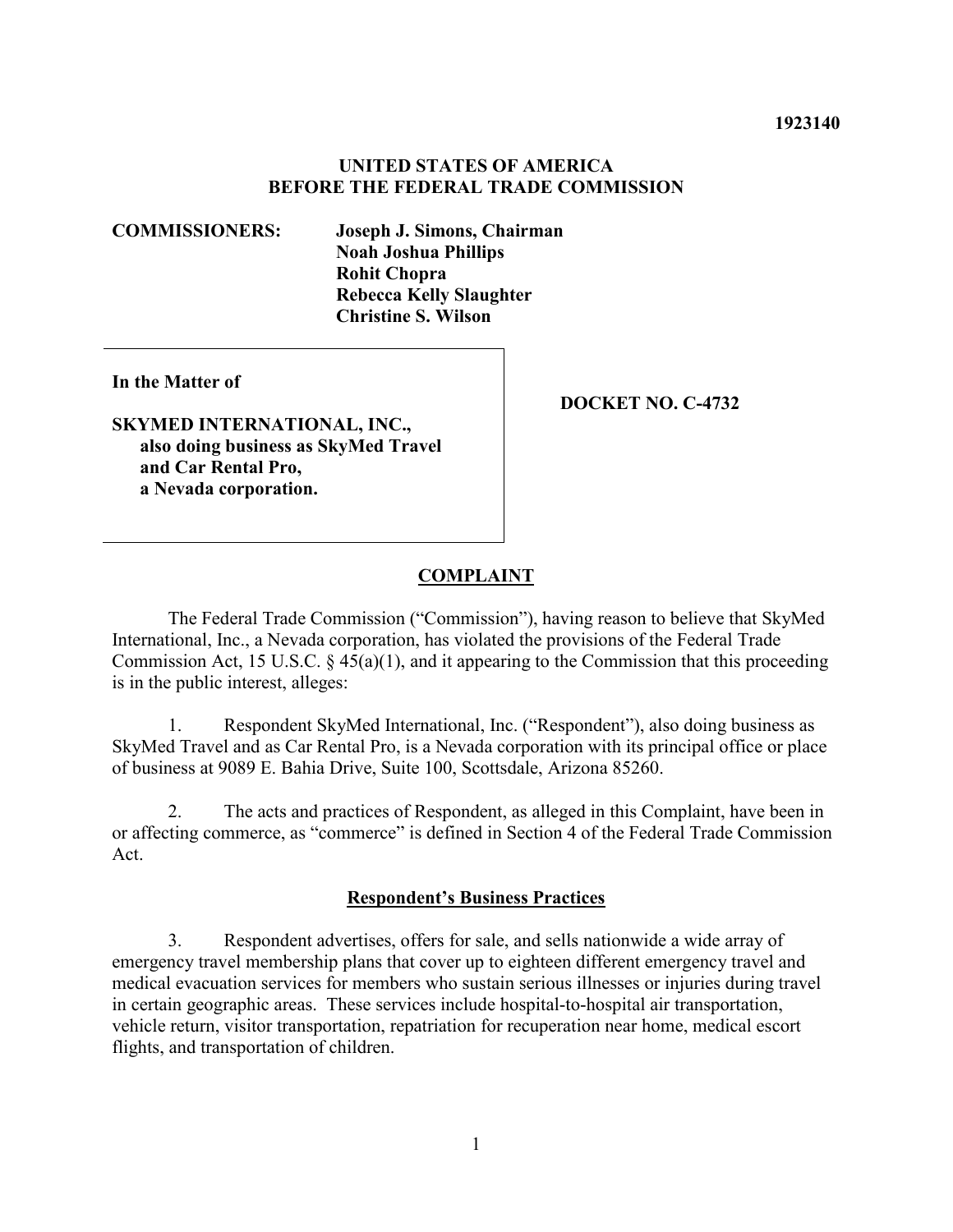4. Membership plans provide coverage on a short-term, yearly, or multi-year basis for both single members and entire families. Depending on the term, number of members, and the medical evacuation services covered, membership plans cost between \$299 and \$8,990.

5. Consumers purchase membership plans through either an online application on Respondent's website or a paper application submitted to an authorized sales representative. In both instances, Respondent collects a significant amount of personal information from applicants, including name, date of birth, sex, home address, email address, phone number, emergency contact information, passport number, and payment card information.

6. Both the online and written applications also mandate that consumers provide Respondent with detailed health information—i.e., a list of prescribed medications and medical conditions, as well as all hospitalizations in the previous six months. Consumers cannot purchase membership plans without providing Respondent this information. In fact, in the online application, Respondent requires that consumers agree to the following terms and conditions:

## **Terms and Conditions**

Conditions diagnosed, treated, or for which you have been hospitalized 6 months prior to enrolling needs to be disclosed. Once the membership is approved All pre-existing medical conditions on short term memberships are covered immediately at the effective date. All other conditions or injuries are covered immediately at effective date. Failure to provide accurate information may be a felony in your area. Applications are subject to the approval of the SkyMed Client Services Department. Application for membership may be declined at the company's discretion.

Continue>

 $\Box$  I have read and accept the terms and conditions.

7. Likewise, the written application includes similar terms and conditions, and applicants must give Respondent express permission to obtain their medical records.

8. Thousands of consumers have signed up for Respondent's membership plans, meaning Respondent has collected a trove of personal information, including sensitive health information, about these consumers.

# **Respondent's Deceptive HIPAA Seal**

9. Respondent has prominently displayed seals on every page of its website. From 2014 to April 30, 2019, Respondent displayed a seal—in close proximity to two seals provided by third parties—that attested to Respondent's purported compliance with the Health Insurance Portability and Accountability Act ("HIPAA"), a statute that sets forth privacy and information security protections for health data. This seal is circled in red below: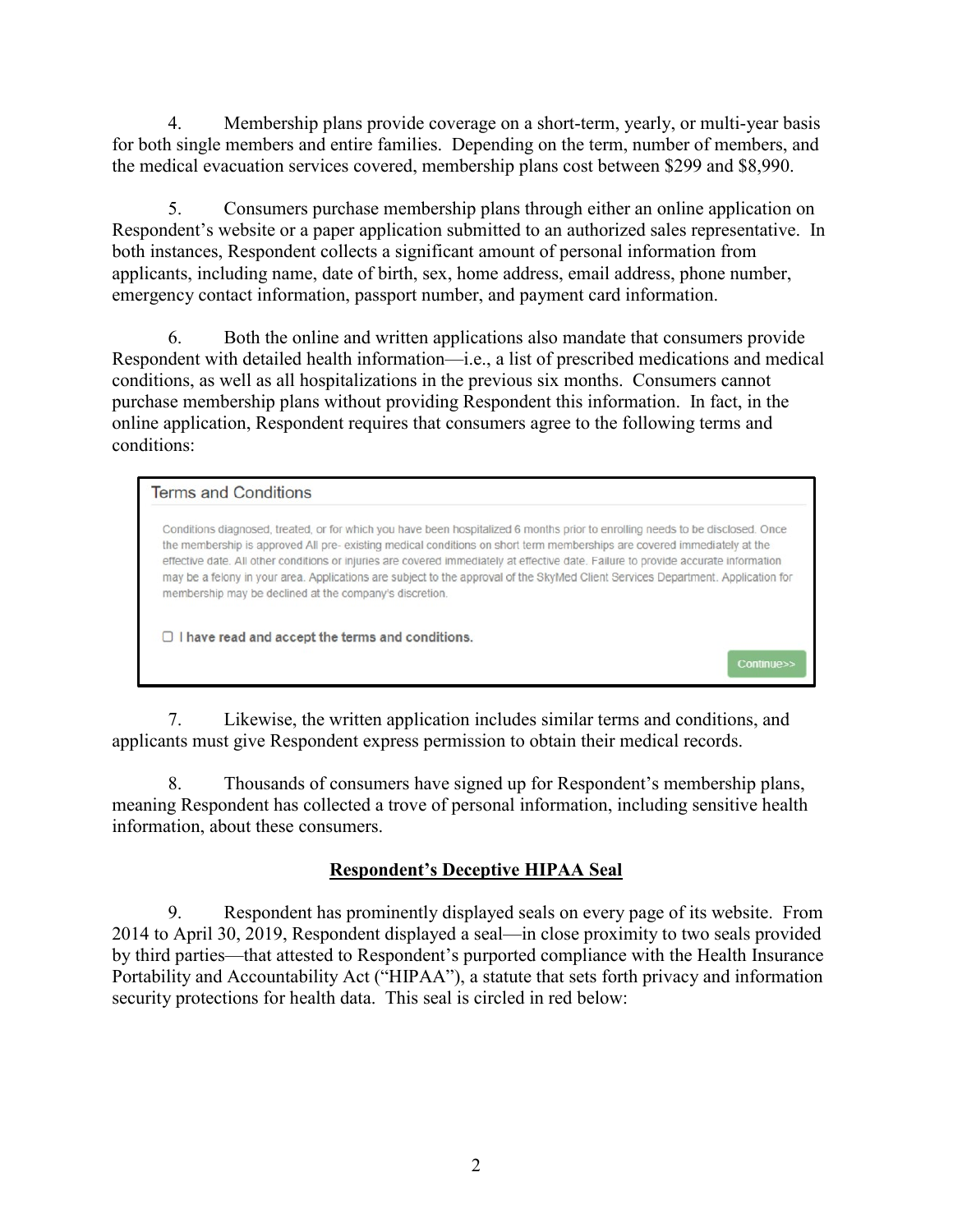

10. By displaying the "HIPAA Compliance" seal on every page of its website, Respondent signaled to consumers that a government agency or other third party had reviewed Respondent's information practices and determined that they met HIPAA's requirements.

11. In reality, no government agency or other third party had reviewed Respondent's information practices for compliance with HIPAA, let alone determined that the practices met the requirements of HIPAA. Respondent has since admitted that the "seal should not have been on the website" and removed the seal from all pages of its website on or around April 30, 2019.

# **Respondent's Information Security Practices**

12. Respondent has engaged in a number of practices that failed to provide reasonable security for the personal information it collected, including sensitive health information. Among other things, Respondent:

- a. failed to develop, implement, or maintain written organizational information security standards, policies, procedures, or practices;
- b. failed to provide adequate guidance or training for employees or third-party contractors regarding information security and safeguarding consumers' personal information;
- c. stored consumers' personal information on Respondent's network and databases in plain text, without reasonable data access controls or authentication protections;
- d. failed to assess the risks to the personal information stored on its network and databases, such as by conducting periodic risk assessments or performing vulnerability and penetration testing of the network and databases;
- e. failed to have a policy, procedure, or practice for inventorying and deleting consumers' personal information stored on Respondent's network that is no longer necessary; and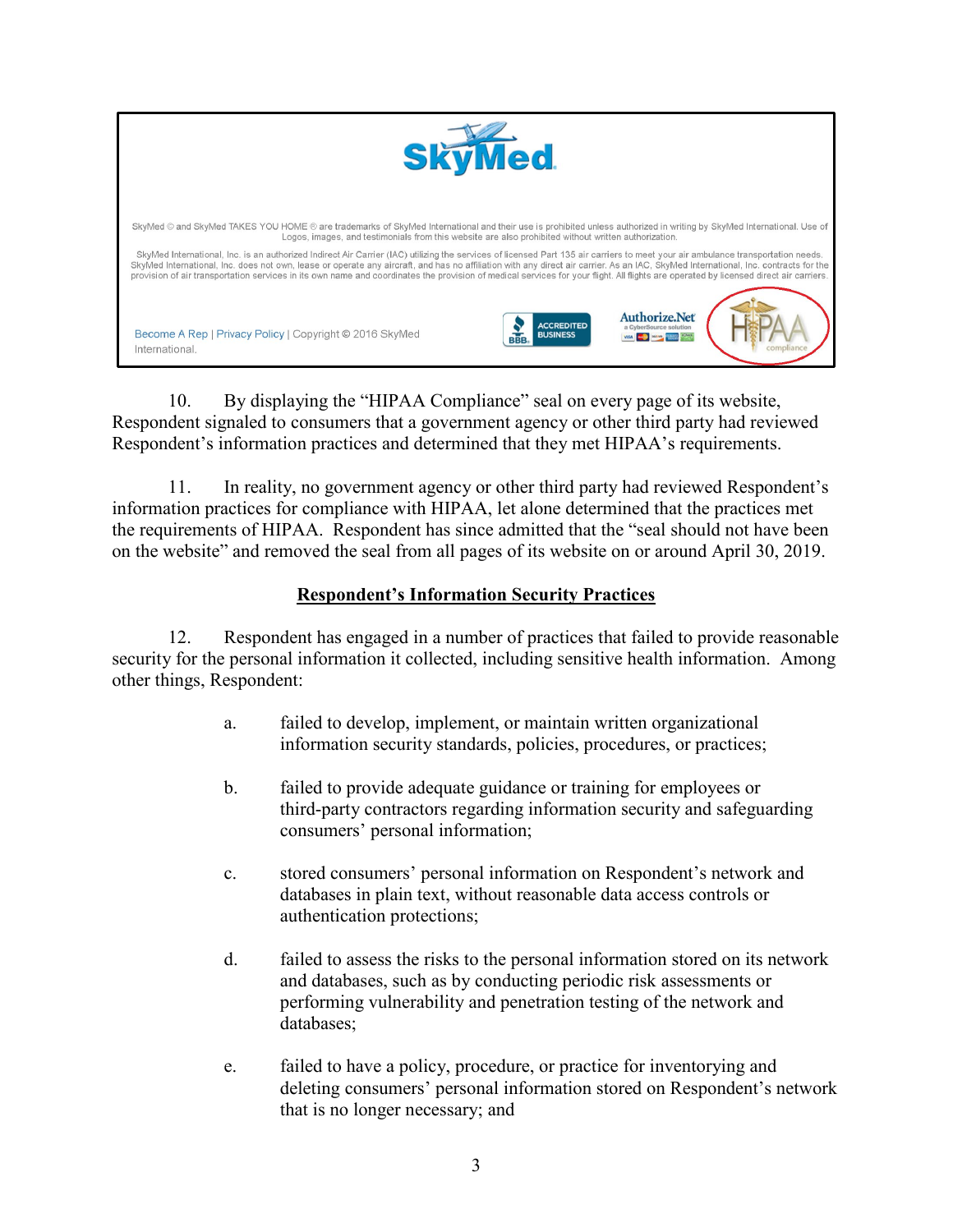f. failed to use data loss prevention tools to regularly monitor for unauthorized attempts to transfer or exfiltrate consumers' personal information outside of Respondent's network boundaries.

## **Respondent's Failure to Secure Consumers' Personal Information**

13. Respondent's failure to provide reasonable security for the personal information it collected led to exposure of some of the information in a cloud database. In March 2019, a security researcher, using a publicly available search engine, discovered an unsecured cloud database maintained by Respondent. According to the security researcher, the database, which could be located and accessed by anyone on the internet, contained approximately 130,000 membership records with consumers' personal information stored in plain text, including information populated in certain fields for names, dates of birth, gender, home addresses, email addresses, phone numbers, membership information and account numbers, and health information (i.e., "hospitalized," "hos explanation," "prescription," "prescription list," and "medical").

14. On March 27, 2019, the security researcher notified Respondent about the existence of the database and provided screenshots showing that the database contained consumers' personal information. The security researcher also informed Respondent that anyone could easily alter, download, or even delete the personal information contained therein. In response to the notification, Respondent deleted the database, including the records contained therein.

15. Respondent failed to detect this unsecured and publicly accessible cloud database for more than five months. In fact, before Respondent received the security researcher's notification, Respondent had no idea that the publicly accessible cloud database even existed, let alone that it contained consumers' personal information stored in plain text. Thus, had the exposure not been discovered by the security researcher, it would have continued.

# **Respondent's Notification to Consumers Regarding the Security Incident**

16. On May 2, 2019, Respondent notified current and former membership plan holders of this security incident via email. Respondent advised consumers that it had received information from a security researcher about a publicly accessible database containing the consumers' information.

17. Respondent represented that it "immediately took proactive measures to determine the validity of [the security researcher's] allegation, including [by] engaging legal and independent third parties." It also claimed to have investigated the incident, stating:

Our investigation learned that some old data may have been exposed temporarily as we migrated data from an old system to a new system. At this time, the exposed data has been removed and appears to be limited to only a portion of our information and was restricted to names, street and email addresses, phone and membership ID numbers. **There was no medical or payment-related**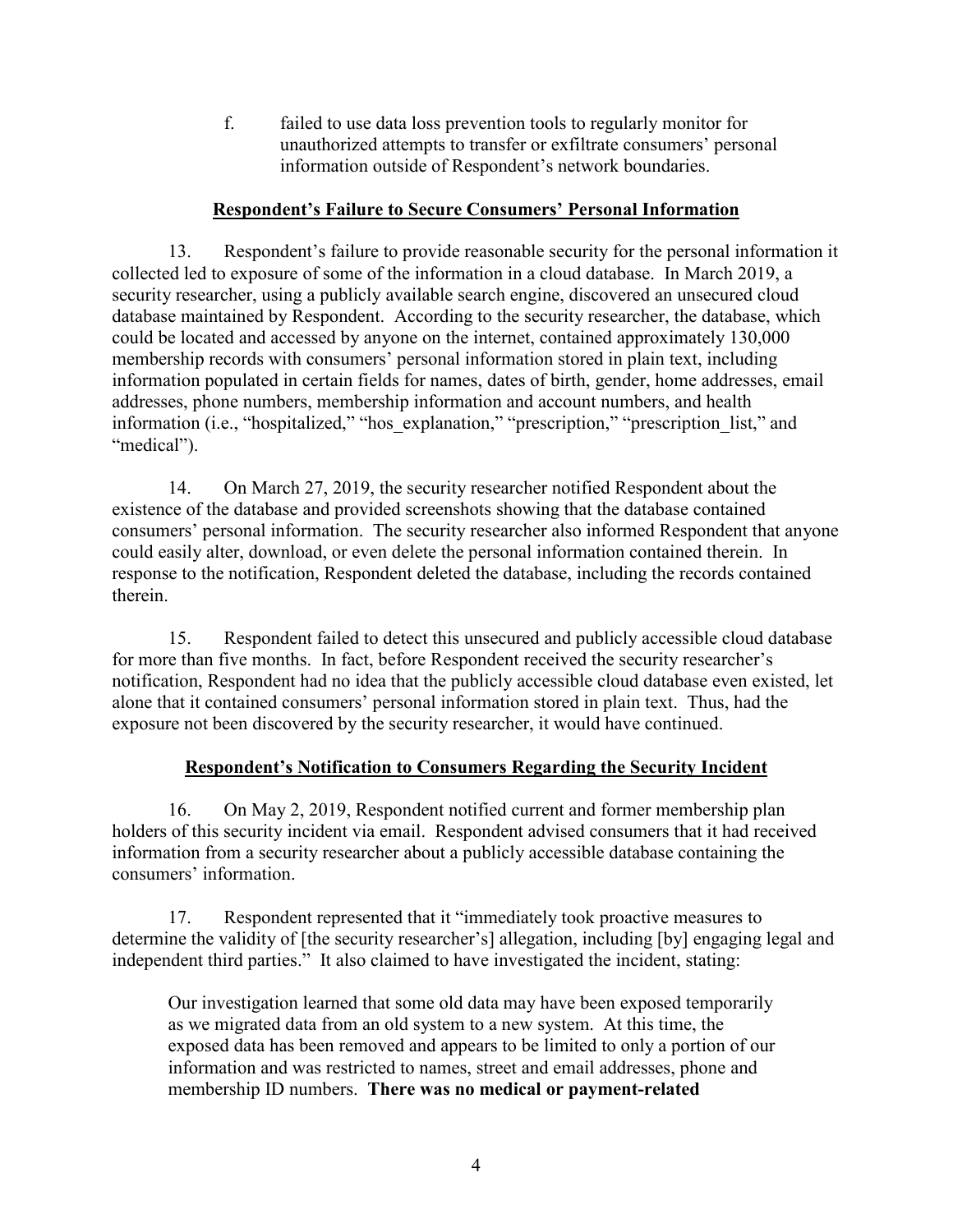## **information visible and no indication that the information has been misused**. (emphasis in original).

18. Multiple consumers responded to Respondent's email notification. Some consumers inquired further about the security incident and the specific personal information exposed, including whether Respondent would be providing identity theft and credit monitoring services. Others requested that Respondent delete all of their personal information. Some consumers praised Respondent for communicating the findings of the investigation into the security incident.

19. Contrary to its representations to consumers described in Paragraph 17, Respondent's investigation did not determine that consumers' health information was neither stored on the cloud database, nor improperly accessed by an unauthorized third party. Rather, Respondent's investigation merely sought to confirm that the database at issue was online and publicly accessible. Upon confirming as much, Respondent immediately deleted the database without ever verifying the types of personal information stored therein. At no point did Respondent examine the actual information stored in the cloud database, identify the consumers placed at risk by the exposure, or look for evidence of other unauthorized access to the database.

# **Injury to Consumers**

20. Respondent's failure to provide reasonable security for consumers' personal information has caused or is likely to cause substantial injury to those consumers. The information collected by Respondent, including consumers' medical conditions, prescription medications, and previous hospitalizations, together with identifying information such as their names, postal and email addresses, dates of birth, phone numbers, and passport numbers, is highly sensitive. Disclosure of such information, without authorization, is likely to cause stigma, embarrassment, and/or emotional distress. Exposure of this information may also affect a consumer's ability to obtain and/or retain employment, housing, health insurance, or disability insurance. Consumers could lose their jobs, health insurance, or housing if their health information becomes public knowledge.

21. Here, the unsecured cloud database containing more than 130,000 records of consumers' personal information, as described in Paragraph 13, was publicly available on the Internet for at least five months. Due to Respondent's failure to use data loss prevention tools and lack of access controls and authentication protections for its networks, consumers' personal information, including health information, may have been exposed in other instances—beyond the incident described in Paragraphs 13 to 15—without Respondent's knowledge. Even if consumers' personal information had not actually been exposed, Respondent's failure to secure the vast amount of information it has collected has caused or is likely to cause substantial injury to consumers. In particular, health information is valuable on the open market, and wrongdoers frequently seek to purchase consumers' health information on the dark web.

22. The harms described in Paragraphs 20 to 21 were not reasonably avoidable by consumers, as consumers had no way to know about Respondent's information security failures described in Paragraph 12.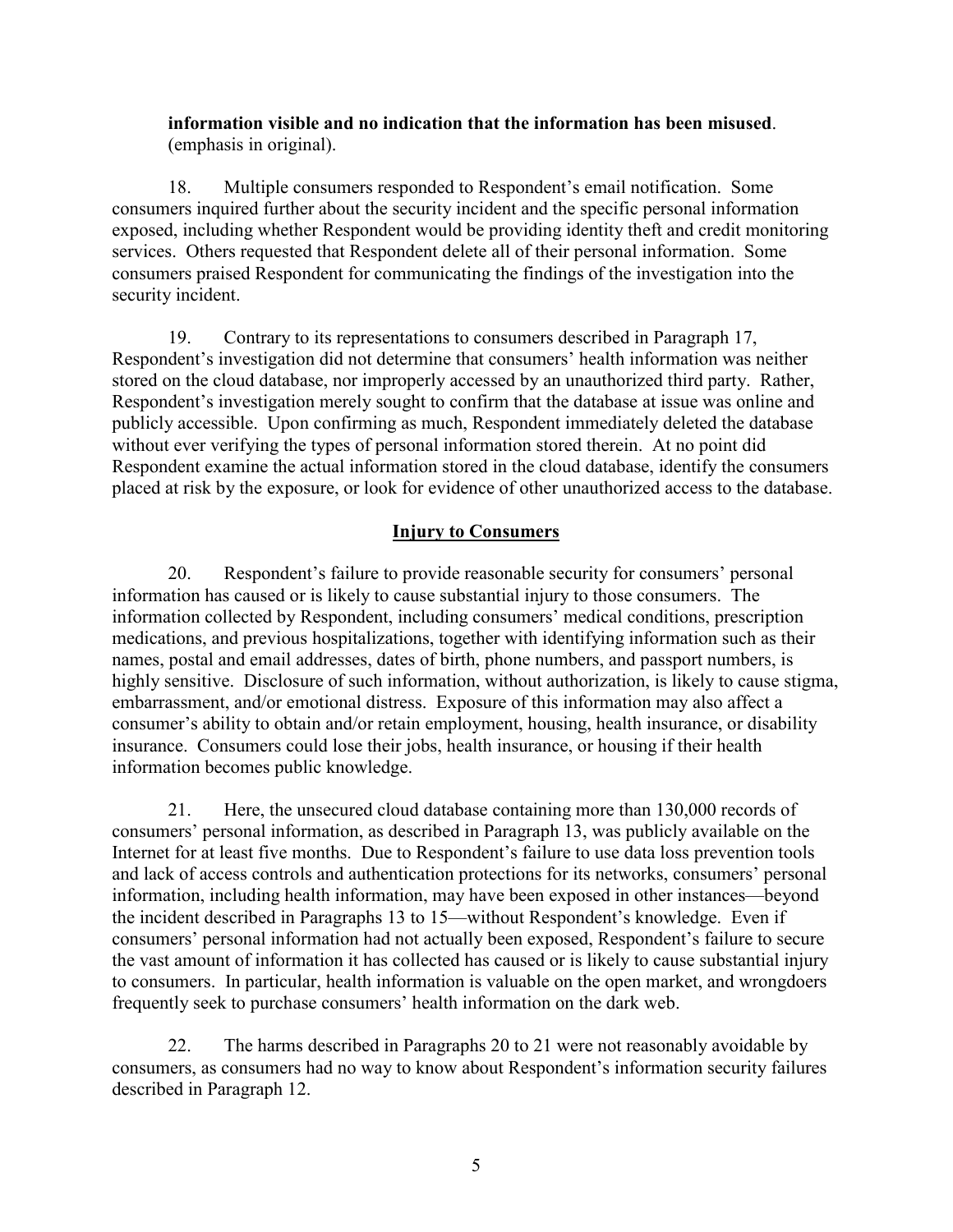23. Respondent could have prevented or mitigated these information security failures through readily available, and relatively low-cost, measures.

## **COUNT I – DECEPTION HIPAA Seal Misrepresentation**

24. Through the means described in Paragraphs 9 and 10, Respondent represented, expressly or by implication, directly or indirectly, that a government agency or other third party had reviewed Respondent's information practices and determined that they met HIPAA's requirements.

25. In truth and fact, as described in Paragraph 11, no government agency or other third party had ever reviewed Respondent's information practices and determined that Respondent's practices met HIPAA's requirements. Therefore, the representation set forth in Paragraph 24 is false or misleading.

## **COUNT II – DECEPTION Security Incident Response Misrepresentation**

26. Through the means described in Paragraph 17, Respondent has represented, directly or indirectly, expressly or by implication, that its investigation into a security researcher's report about an unsecured cloud database determined that consumers' health information was neither stored on the database, nor improperly accessed by an unauthorized third party other than the researcher who reported its exposure.

27. In truth and in fact, as described in Paragraph 19, Respondent's investigation did not determine whether consumers' health information was stored on the cloud database or improperly accessed by an unauthorized third party. Therefore, the representation set forth in Paragraph 26 is false or misleading.

## **COUNT III – UNFAIRNESS Unfair Information Security Practices**

28. Through the means described in Paragraph 12, Respondent failed to employ reasonable measures to protect consumers' personal information, which caused or is likely to cause substantial injury to consumers that is not outweighed by countervailing benefits to consumers or competition and is not reasonably avoidable by consumers themselves, as described in Paragraphs 20 to 23. This practice is an unfair act or practice.

# **VIOLATIONS OF SECTION 5 OF THE FTC ACT**

29. The acts and practices of Respondent, as alleged in this Complaint, constitute unfair and/or deceptive acts or practices, in or affecting commerce in violation of Section 5(a) of the Federal Trade Commission Act.